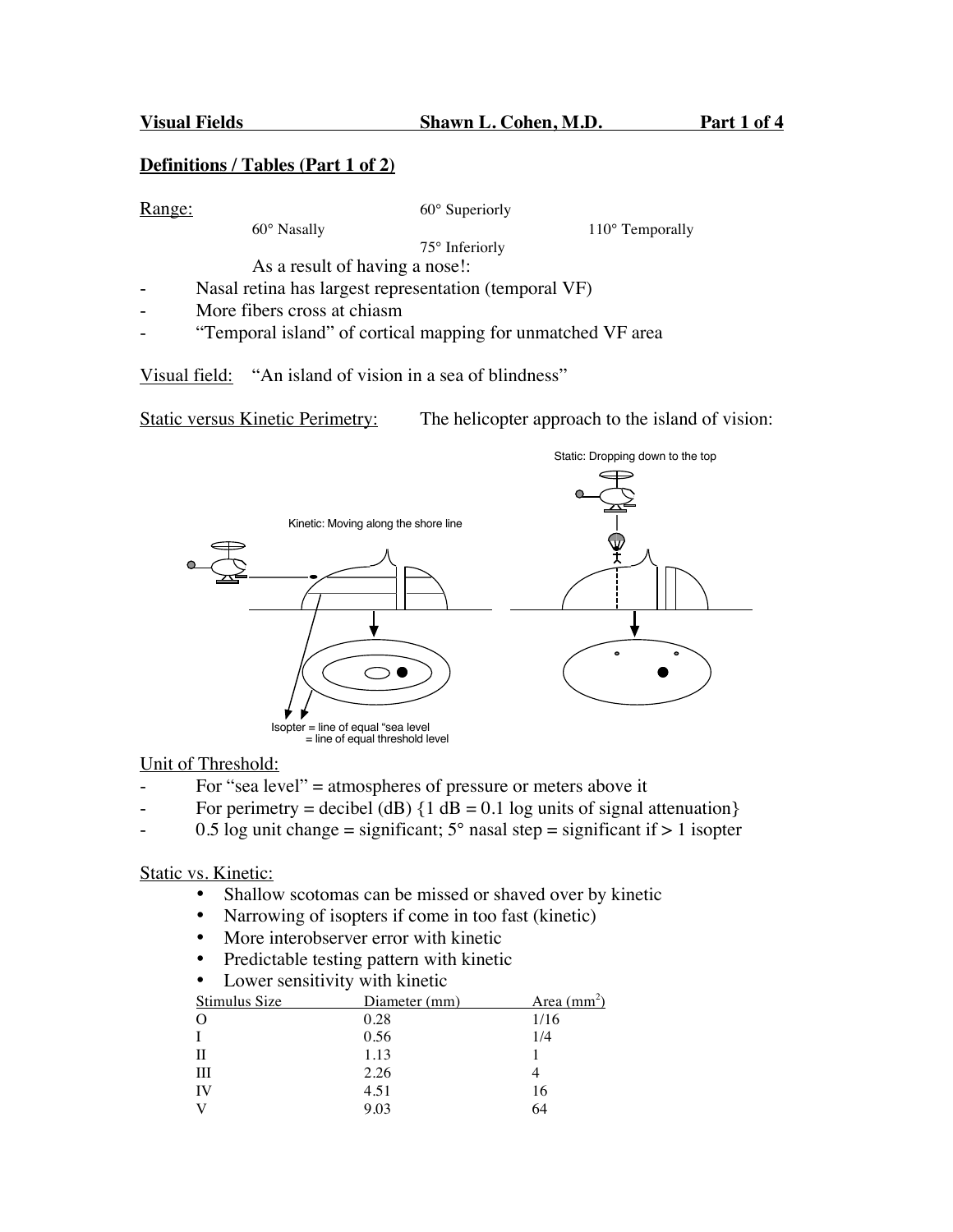Each step increase in size  $= 2x$  diameter  $= 4x$  area

 $0dB =$  brightest spot machine can produce against the background

- Threshold = the smallest, least bright stimulus seen on 50% of test trials<br>• At the top of the island a short iump or small stimulus can be seen (station
- At the top of the island, a short jump or small stimulus can be seen (static) and a weak shot can shave off the surface of the island (kinetic)
- At the bottom of the island, a hard fall or strong stimuls is needed (static) and a strong shot/explosion is needed to shave the island (kinetic)
- The greater the intensity required, the brighter and bigger the spot needed and thus the closer the bullet or paratrooper is to sea level or blindness
- Smaller number  $=$  lower intensity and/or smaller size  $=$  increased signal attenuation
- I4e: 6dB change per Roman numeral  $(O-V)$   $\{ = \text{size attenuation} \}$ 
	- 5dB change per number  $(1-4) = 0.5$  log unit  $\{$  = intensity attenuation}
	- 1dB change per letter (a-e)  $\{=\text{intensity attenuation}\}$ <br>• Thus I4e isopter is about equivalent to a II3e isopter
	- Thus I4e isopter is about equivalent to a II3e isopter
- Letters b,d not usually used
- O1a to V4e > 4 log unit change (10,000 fold change)
	- Filter Intensity {apostilbs (asb)}
		- 1e  $31.5$  (= backgroung cupola intensity for Goldmann)
		- 2e 100
		- 3e 315
		- $4e$  1000 = 0dB = no attenuation of the 1000 asb source

| 0.0315 | 0.025 | 0.02  | 0.016 | 0.0125 |
|--------|-------|-------|-------|--------|
| 0.1    | 0.08  | 0.063 | 0.05  | 0.04   |
| 0.315  | 0.25  | 0.2   | 0.16  | 0.125  |
| 1.00   | 0.8   | 0.63  | 0.5   | 0.4    |
| e      |       |       |       | a      |

### **Testing Algorithms**

Screening / Threshold Threshold

- Definitions (MD, SF, CLV…)
- Reliability Criteria
- Progression Criteria
- Algorithms (SWAP, FDP, SITA)

Static Versus versus versus Kinetic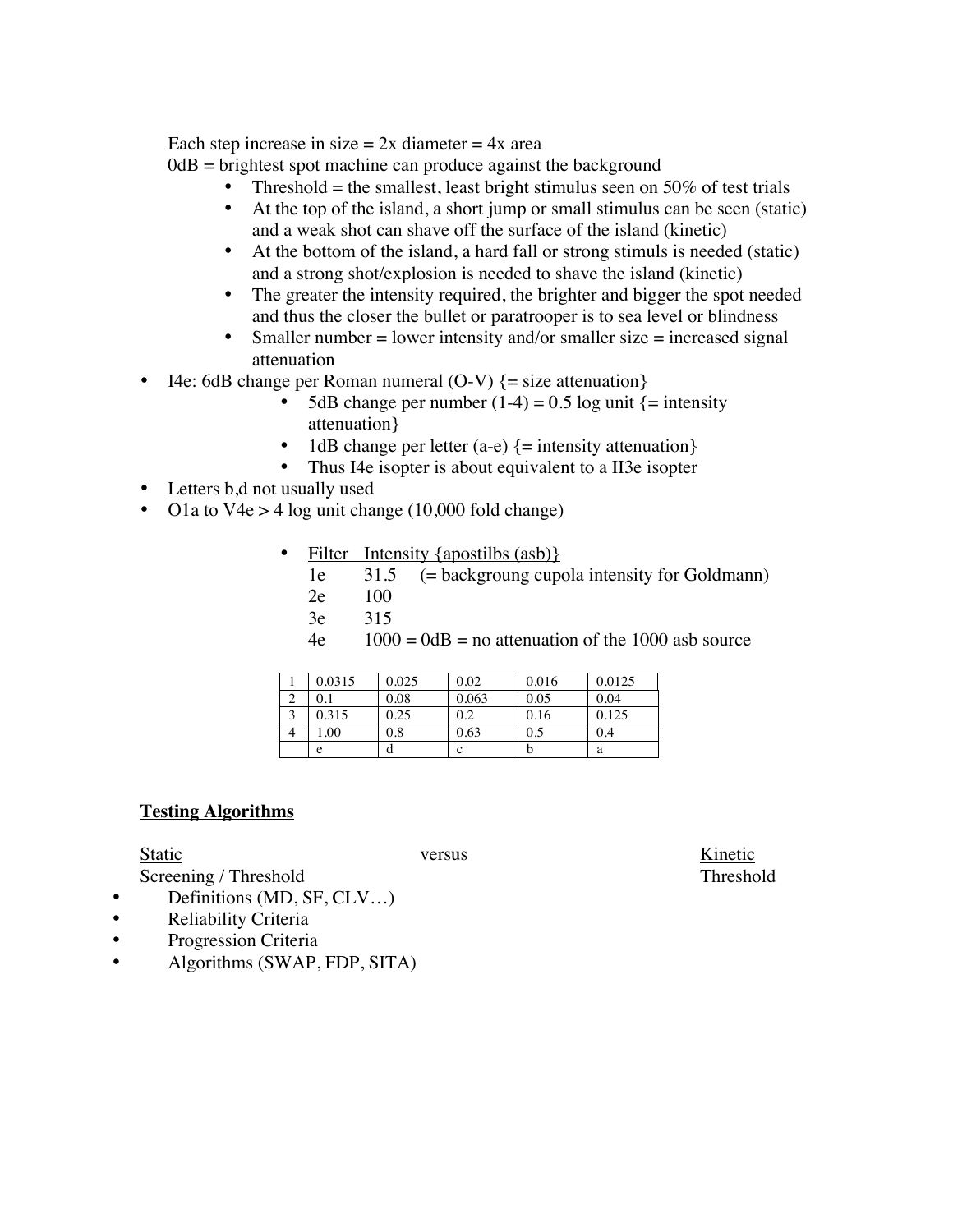## **Goldmann (940-K3) Kinetic Perimetry**

• Position accordingly (chin rest, eye patch to untested eye, lens correction)

| Age               | Add required (D) |
|-------------------|------------------|
| $30-39$           | $+1.00$          |
| 40-44             | $+1.50$          |
| 45-49             | $+2.00$          |
| $50 - 54$         | $+2.50$          |
| 55-59             | $+3.00$          |
| $> 60$ or aphakic | $+3.25$          |

- Map blind spot
	- Patient reliability
	- 10-15° from fixation, few degrees below the horizontal midline
	- I4e test stimulus
	- Move from nonseeing to seeing areas at 3°/second
	- The point at which the target is seen is marked on the recording paper
- Threshold  $@$  25 $^{\circ}$  from fixation
	- Temporal side of field 25° laterally, 15° superior to horizontal meridian
- Central 76 static test locations
	- $5^\circ$ ,  $10^\circ$ ,  $15^\circ$  on each meridian
	- •  $=$  seen; O = missed once; X = missed more than once
	- Plot isopter also
- Map scotomas (relative vs. absolute)
- Peripheral (Nasal) isopter
	- 30° above and below horizontal (glaucoma)
	- (Neuro field: I4e, I2e 30° to right and left of vertical meridian)
	- Start @ 60° for I4e
	- Slide in 15<sup>°</sup> tract to allow reaction time
	- Map I4e, IV4e
- Threshold  $@$  55 $^{\circ}$  temporally, few degrees above horizontal
- Static testing of temporal VF (often omitted)
	- 25 points on radial meridians @ 30°, 40°, 50°
	- •  $=$  seen; O = missed once;  $X =$  missed more than once

# **Calibration**

- Lock machine with the pantograph arm  $\omega$  70° on Right side
- Turn target to "on" (control switch on right side)
- Raise the light meter flag / shutter
- Set to  $V4e (= 0dB = no$  attenuation of the 1000 asb source)
- Adjust rheostat to get 1000 asb
- Calibrate the background V1e  $(31.5 \text{ asb}) = 1.5 \log \text{units}$  less than the 1000 asb of V4e
	- With the side flag / shutter lowered, look across the perimeter bowl at the light meter opening
	- The background luminance is adjusted by sliding the shutter control near the bulb housing